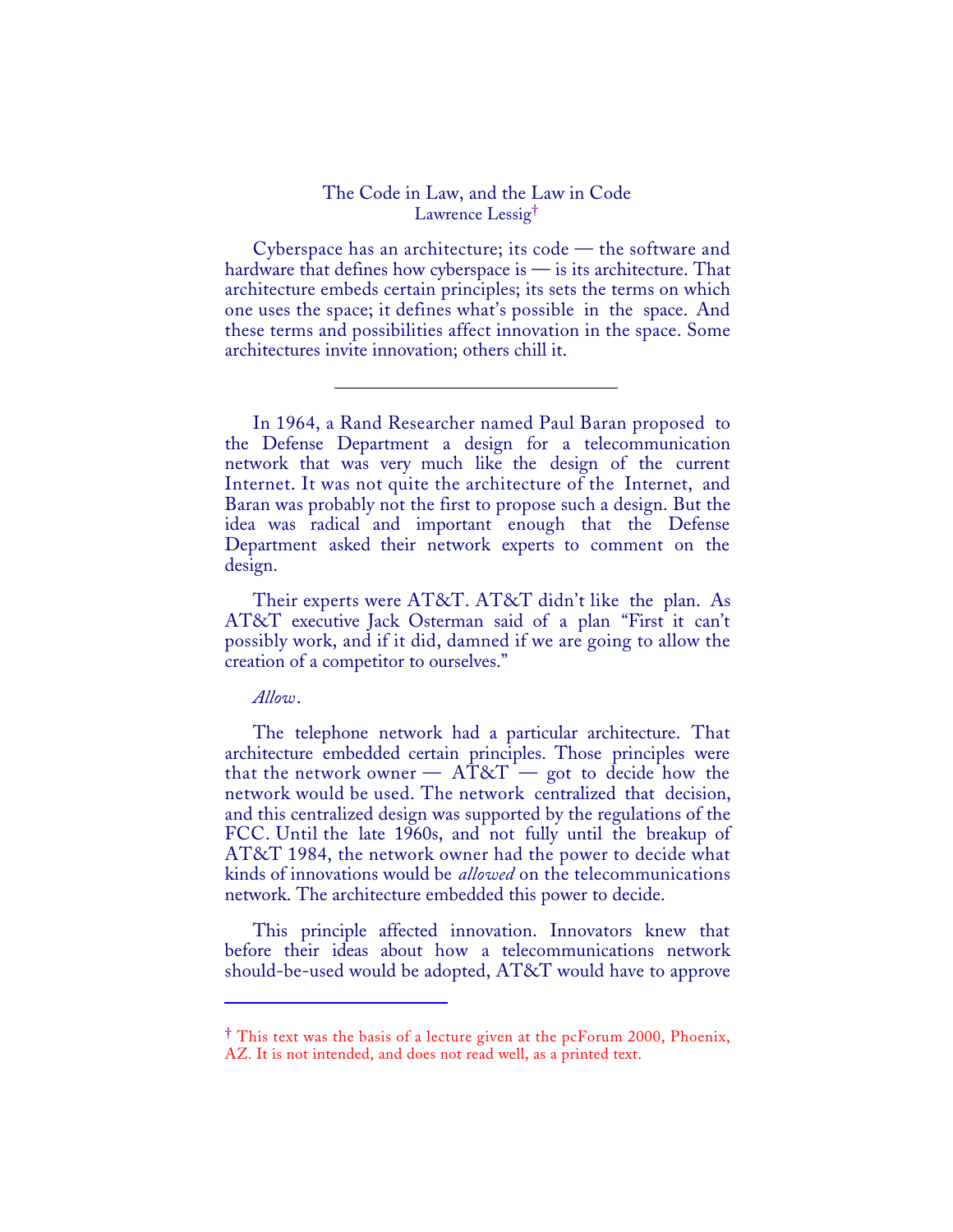their ideas. They knew their ideas would need the *permission* of someone else before they would run, and they knew that this someone else had an interest in the existing model of telecommunications. Some new ideas would be consistent with that model; no doubt they would be embraced. But other new ideas would be inconsistent with this model. They had a snowballs chance in hell. Any rational innovator  $\sim$  or at least, those with a bottom line to support — would turn their innovative energies elsewhere.

At the core of the original design of the Internet is a different architectural principle. This principle has a different effect on innovation.

First described by network architects Jerome Saltzer, David P Reed, and David Clark in 1981, this principle, called the "end-toend" argument, guides network designers to place intelligence in the network at the ends, and to keep the network itself, stupid. Stupid networks, smart applications.

While this principle was first described in terms of efficiency, it soon became clear that it entailed an important corollary. This is the principle of competitive neutrality. What end-to-end meant was that the network was not in a position to discriminate. It was not capable of deciding which kinds of applications should run, or what forms of content should be permitted. The network was stupid; it processed packets blindly. It could no more decide what packets were "competitors" than the post office can determine which letters criticize it.

This architecture has an effect on innovation. It encouraged innovation. Innovators knew that if they designed a new application or new form of content, the network would run it. Even if the new application challenged the dominant network application, the network would run it. The test of success thus was not whether the innovation fit with the business model of the network owner; the test of success was whether the market demanded it.

End-to-end thus architected innovation.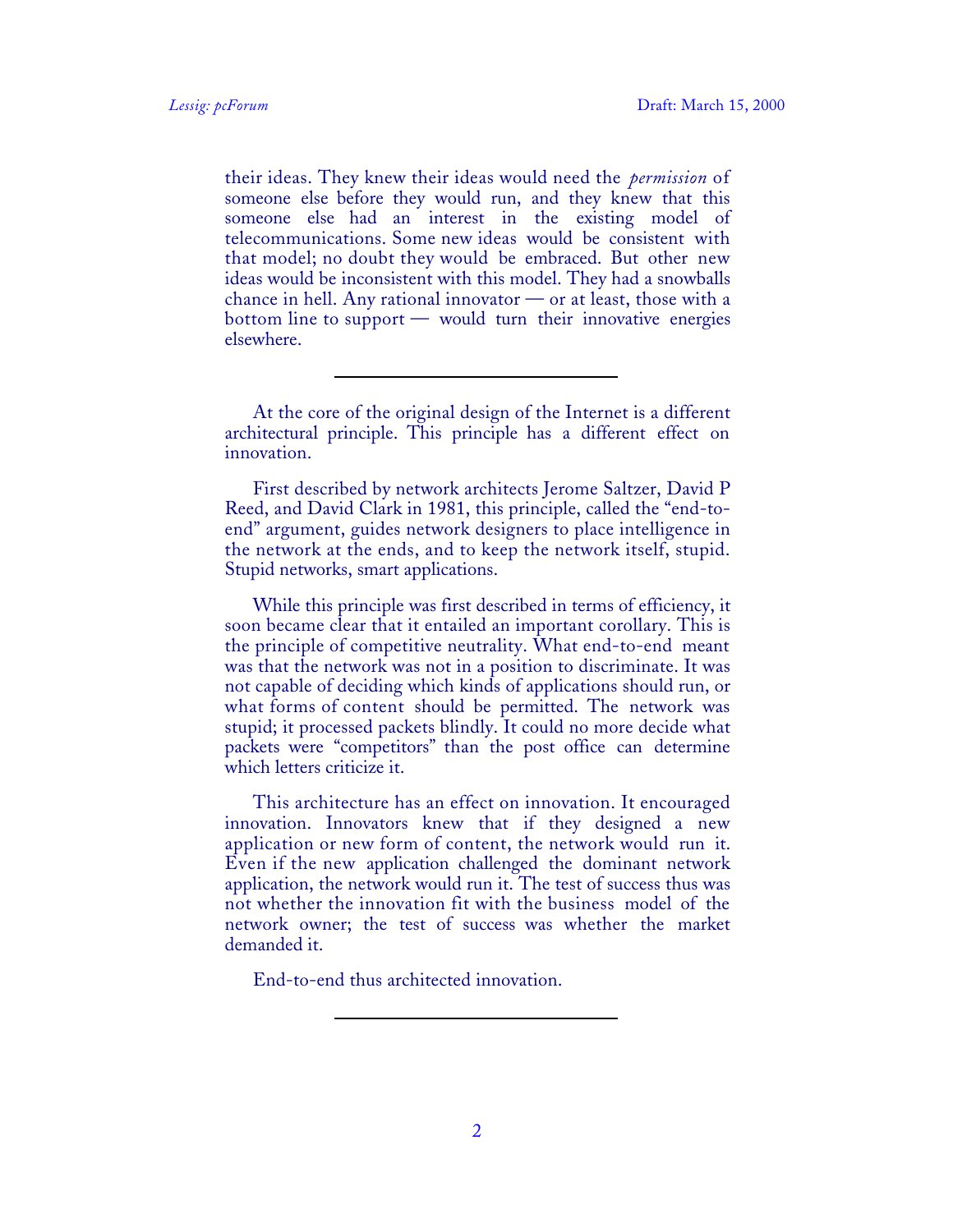Thus two architectures for telecommunications: With one (the old telephone network) decision making about innovation is centralized; with the other (the Internet under end-to-end) decision making about innovation is decentralized. With one, a single committee or soviet decides which innovation is best; in the other, a market of many decides which innovations are best.

And thus some might ask: How did we get from the old telephone architecture to the architecture of end-to-end?

At an eCommerce conference on the west coast last year, a senior lawyer for a major Internet technology firm delivered a lunch time talk. He had two points— one prescriptive, one descriptive. The first was a chant: The most important thing, he said, was that "we keep government out of the Internet. Regulation," he said, "will kill the Internet."

The second point was some corporate bragging: he described, with great pride, how his company had developed online tools to file for patents; they were filing and receiving patents now at a record rate.

The view of this lawyer is not uncommon. Many believe the net was born from a world of no regulation; many resist regulation in its future. Likewise with this view about patents: many see patents as an important part of the Internet's future; many are eager to encourage their rapid growth.

Many think this — and many are wrong. The net was not built in an Eden of non-regulation; instead it was a heavy handed form of regulation that made the Internet possible. Nor will we escape regulation in its future. The only question is what form that regulation will take — will it be like the regulation that gave us the Internet originally, or will be like the regulation that this Internet lawyer would push.

For this lawyer is obviously pushing regulation. I know he didn't see it like this; nor did most in the audience; but there is no way to understand a patent except as a regulation. An overworked, underpaid, pressured to issue patent official reviews an often incomplete yet smartly incomplete patent application, and decides (on I am told less than 8 hours consideration) whether to issue a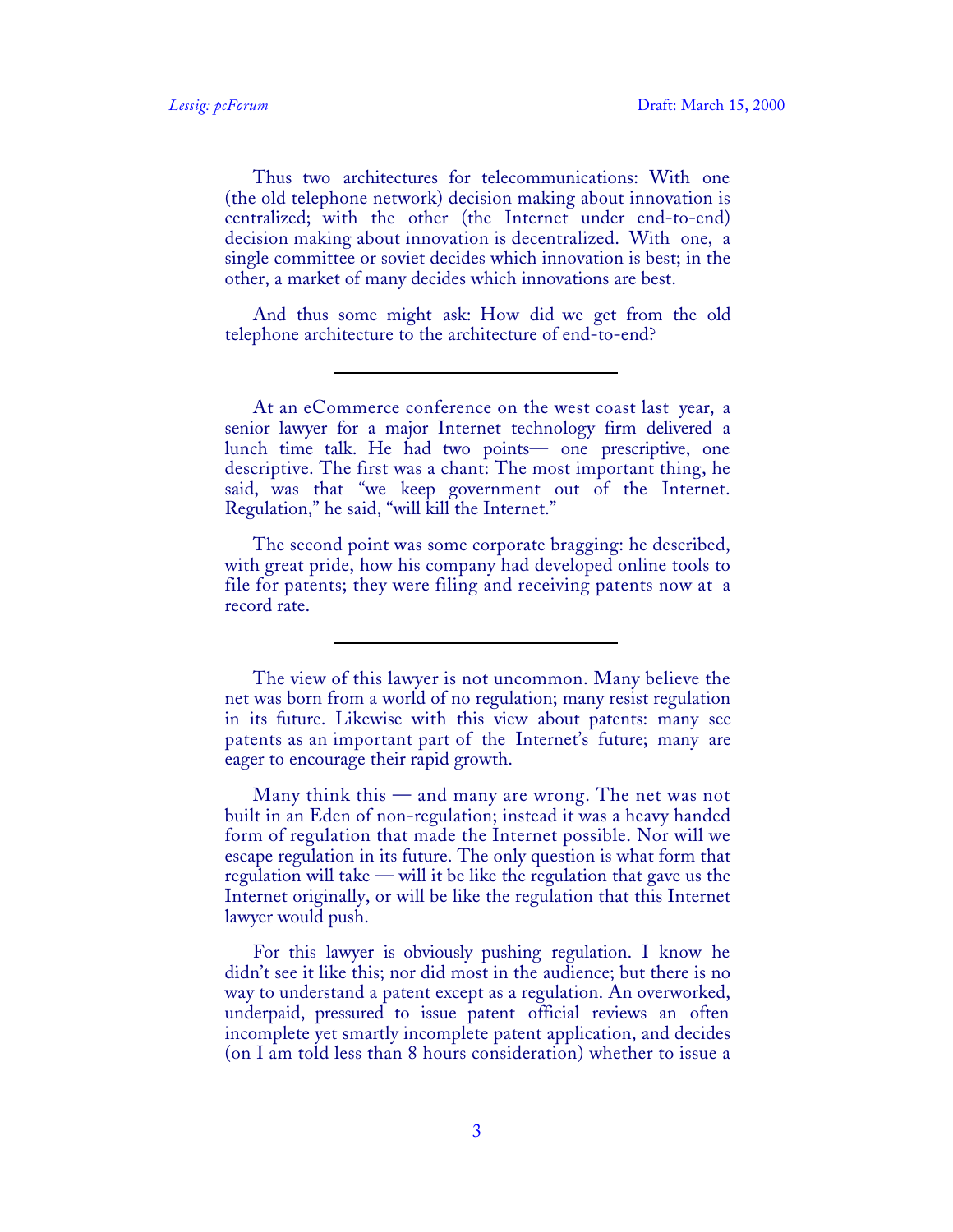government backed monopoly that will extend for practical one score years. A right to have the government stop another from using an idea; a power to force others to get permission before they use an idea; an architecture — this time a legal architecture — for centralizing the creative process. For locating it in the hands of a few; for requiring others, Oliver Twist like, to get permission before these "inventions" can be used. To move from a world where technologists innovate to a world where innovation is licensed.

The point is not therefore to reject patents because they are regulation. The point is to compare different kinds of regulation. And my aim this morning is to get you to see first how the Internet was born because of one kind of regulation, and second, to see how the Internet is changing because of the emergence of a different kind of regulation. The extraordinary innovation that defined the Internet that was came from a particular architecture — both legal and technical; this architecture is changing, and I want you to see how this change threatens this innovation.

First about the regulation that gave us the Internet.

I've described the architecture of end-to-end, and I've argued that it inspires innovation. But end-to-end is not a law; it is not a crime to build technologies that would violate its rule. The principle is a norm that guides network design. Nothing compels anyone to follow this norm. The MIT folks might not like you, but you won't go to jail.

But there is one place on the net where in effect, the norms of end-to-end are a law. One place, that is, where to deviate from this principle is to violate a regulation. And in my view, but for this rule, we would not have the Internet we have today.

This place is, ironically enough, the telephone network. For recall how we got from the network that silenced Paul Baran to the network we have today. We didn't get here because enlightened businessmen chose to re-architect their telephone network to "allow the creation of a competitor to themselves." We got here because an activist DC Circuit couldn't stomach the excuses that the AT&T/FCC offered for their conspiracy against competition, and because a Reagan justice department finally brought this conspiracy against competition to an end. We got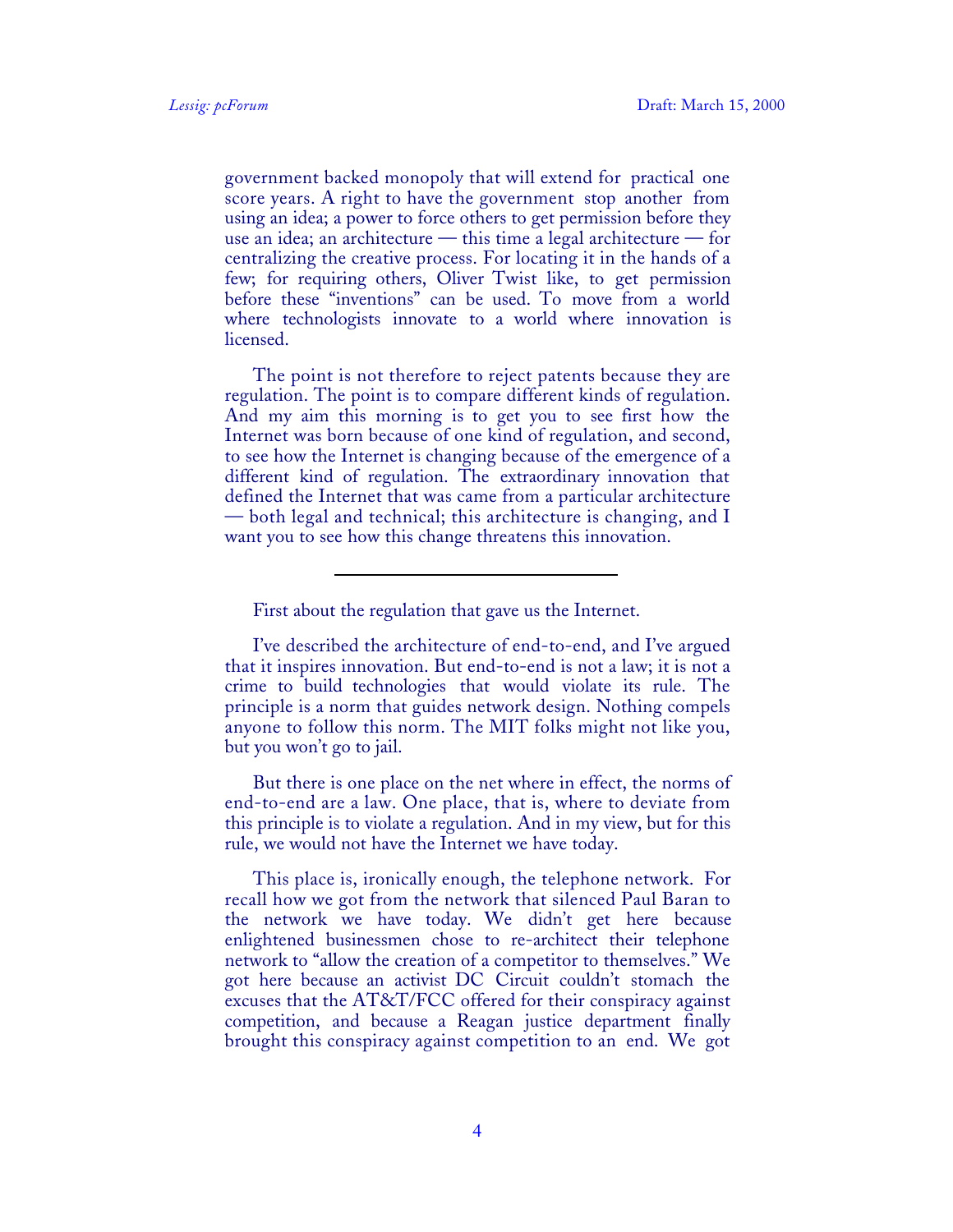here because government broke the telephone company up, and forced upon it a set of regulations which together in effect replicate the principle of end to end. The telephone network is not allowed to discriminate in the kinds of service or content it allows; it must make its wires available to new ideas; it must allow competition to itself. It must do this not because it chose to impose this limit on itself; it must do this because a regulator forced it to.

This was regulation, and the consequence of this regulation has been profound. For without the ability of ordinary consumers to connect to the Internet, there would have been no Internet revolution. Universities were the initial net; universities are fun, but they don't fuel revolutions. What was required before there was a revolution was the assurance that a market could connect, and that the connector — the network — would remain neutral about the uses to which that connection could be put. It was the existence of an end-to-end network, to which millions could connect across another network that through regulation was in effect end to end — that explains the Internet revolution. And we would never have reached this revolution without the decentralizing, innovation enhancing regulation by government.

The law imposed a rule upon the architecture of narrowband, and this architecture of narrowband inspired the innovation that the net has produced. This was regulation to decentralized innovation; it was regulation that made the net possible.

But I don't get the defensiveness. We have an example of a regulation that has produced wild innovation in narrowband. The question is whether it should apply to broadband. I don't get why not. We have an existence proof of an extraordinary amount of

We are now in the middle of a debate about the rules that should govern the next generation of the Internet — broadband. On one side of this debate are those who say, that it is the market, and not government, that should decide about open access; that the government should not start regulating now. And on the other side is what's called the open access movement, which is nothing more than end-to-end applied to broadband. Open Access supporters somewhat defensively call upon on the FCC to impose a requirement of open access in all new broadband services — whether cable or wireless, and continuing to do so with DSL.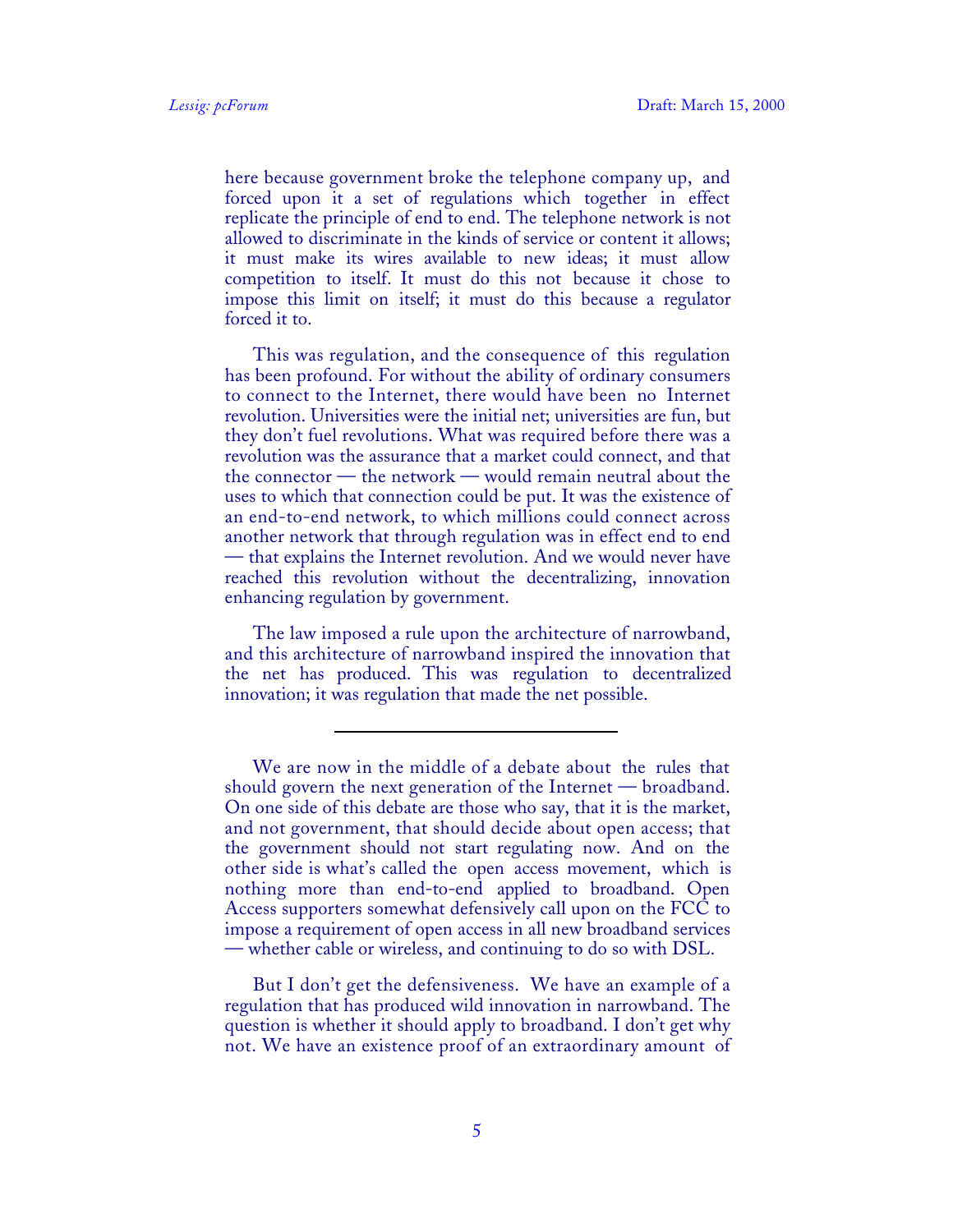innovation flowing from a particular form of regulation. Here regulation worked — yet the trend in DC is to give it up. The leadership of the FCC says that we should leave this question the rule of the market. Narrowband wasn't governed by the rule of the market; but, the FCC believes, broadband should. And this means we are retreating on a commitment that made possible the most dramatic growth in innovation that this nation has seen.

But this is not because we've given up on regulation. For in the context of patents, the passion to regulate rages. Some 40,000 software patents now float in the ether; a new industry of patent making was launched by a decision of the federal circuit in 1998 the business method patent. Gaggles of lawyers, my students, now police the innovation process in Internet industry. 5 years ago, if you had a great idea, you coded it. Today, if you have a great idea, you call the lawyers to check its IP.

This change is the product of regulation. And while in principle, I'm in favor of patents, we should not ignore the nature of the change that this creates. Unlike open access, the regulations of patent don't decentralize the innovative process. They do the opposite. Unlike open access, the regulations of patent don't increase the range of those who might compete; for the most part, they narrow it. Unlike open access, patents don't broaden the architecture of innovation. They narrow it. They are part of an architecture — a legal architecture — that narrows innovation. And this narrowing is a product of governmental regulation.

So here's the odd state of our present political culture. We think the Internet was created without regulation, and so we resist regulation in its future. We don't stop to understand how patents are a regulation, so we are aren't concerned about them in our future. But the regulation that we miss is regulation that inspired innovation; and the regulation that we are creating is a regulation that can undermine innovation. The question isn't whether we are regulating. The question is what form of regulation we pursue.

We are changing the mix of regulation that defined in Internet as it originally was; and this change will affect the innovation of the Internet as it originally was. As it centralizes innovation, as it returns strategic power to networks, as it increases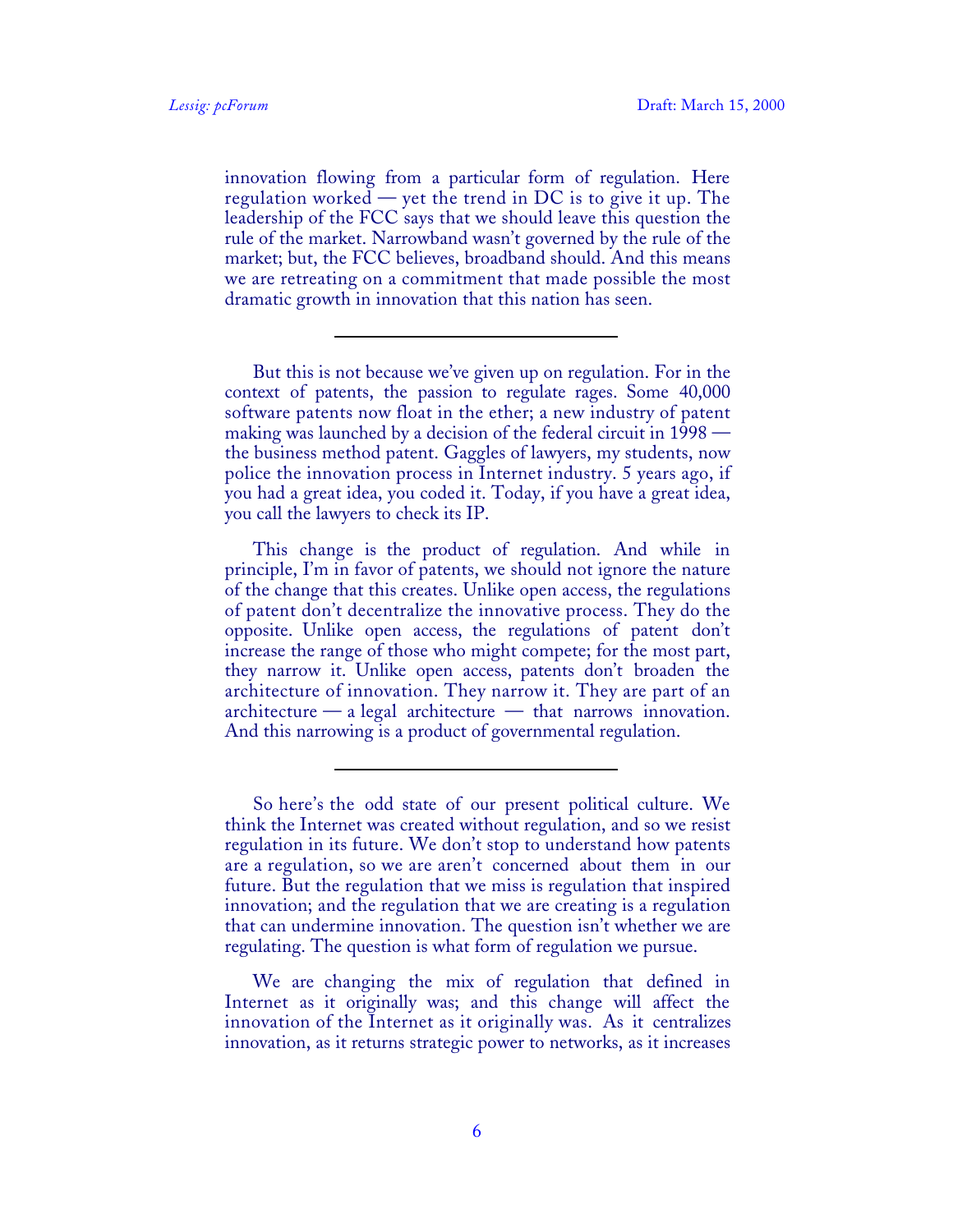the costs of others in the market, this new mix will weaken the innovation we now know. It will cool the revolution; it will draw it to a close.

It is my brand to be pessimistic. I tell stories about how an architecture that we all respect is being compromised. People read these stories; they liken them to Stanley Kubrick films. And I've been told that brand-identity is key, and one should not confuse the brand.

But I want to end this morning — contrary to my brand — on a somewhat hopeful note. For the fact is that we are beginning to see a split in the Internet business community  $\frac{d}{dx}$  a split between the old and the net, on precisely these principles of innovation and architecture. For while AT&T continues to insist on its right to build a closed network, Steve Case of AOL has, to his great credit, committed what may become his cable network to the principles of open access. And while lawyers rally the troops to defend the sanctity of patents, Tim O'Reilly got Jeff Bezos to see that there was a threat to this economy presented by this explosion of patents. These two companies — symbols of innovation in Internet space — have both, by words at least, signaled a commitment to principles of the original net  $-$  the law in the original code of the net — that made innovation possible.

My cynical friends tell me not to read too much into the press reports. Case's promise is not binding; Bezos has not promised not to enforce his patents. But I think nonetheless that these events mark promise. They signal the young defending the culture that created them, against the old who are scrambling to recreate a culture they can control.

I have great respect for those who have taken these first steps to defend the original architecture. I would have genuine hope if they were joined by someone credible in government  $-$  in particular, the chairman of the FCC. But I fear that my pessimism will become reality if we can't move beyond these idiot rhetorics of pro and anti regulation.

The architecture of the net is changing. What it is becoming, as Kevin Werbach said, it is not the Internet. We should be doing what we did to preserve the innovation that we have seen, by regulating to protect innovation, and by being skeptical of